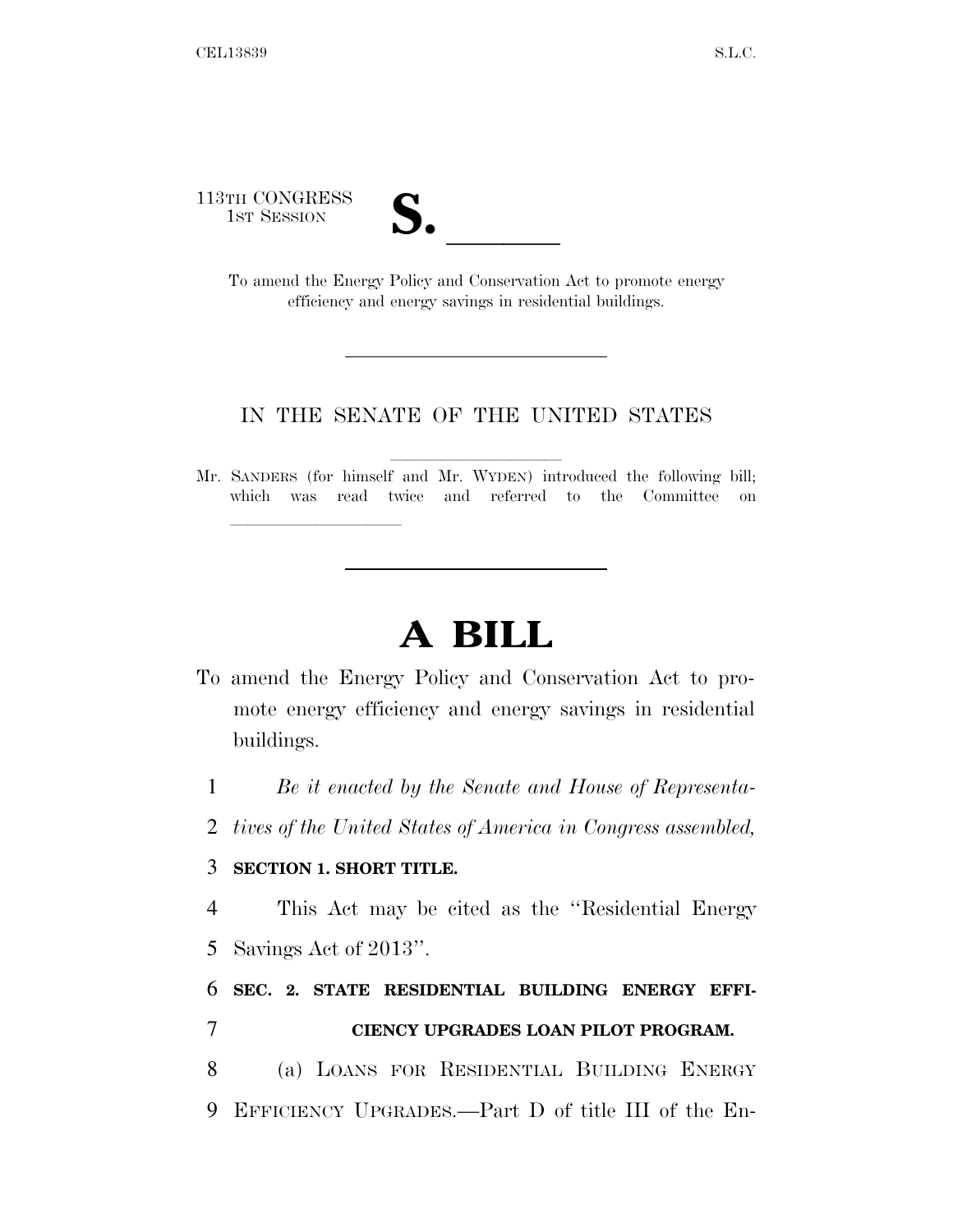| $\mathbf{1}$ | ergy Policy and Conservation Act (42 U.S.C. 6321 et seq.) |
|--------------|-----------------------------------------------------------|
| 2            | is amended by adding at the end the following:            |
| 3            | "SEC. 367. LOANS FOR RESIDENTIAL BUILDING ENERGY EF-      |
| 4            | FICIENCY UPGRADES.                                        |
| 5            | "(a) DEFINITIONS.—In this section:                        |
| 6            | "(1) CONSUMER-FRIENDLY LOAN REPAYMENT                     |
| 7            | APPROACH.—The term 'consumer-friendly loan re-            |
| 8            | payment approach' means a loan repayment method           |
| 9            | $that-$                                                   |
| 10           | $\lq\lq$ emphasizes convenience for<br>cus-               |
| 11           | tomers;                                                   |
| 12           | $\lq\lq (B)$ is of low cost to consumers; and             |
| 13           | " $(C)$ may tie loan repayment to an existing             |
| 14           | bill of the consumer.                                     |
| 15           | "(2) ELIGIBLE ENTITY.—The term 'eligible en-              |
| 16           | tity' means—                                              |
| 17           | "(A) a State or territory of the United                   |
| 18           | States; and                                               |
| 19           | $\lq\lq$ an Indian tribal government.                     |
| 20           | $``(3)$ ENERGY ADVISOR PROGRAM.—                          |
| 21           | "(A) IN GENERAL.—The term 'energy ad-                     |
| 22           | visor program' means any program to provide               |
| 23           | to homeowners or residents advice, information,           |
| 24           | and support in the identification, prioritization,        |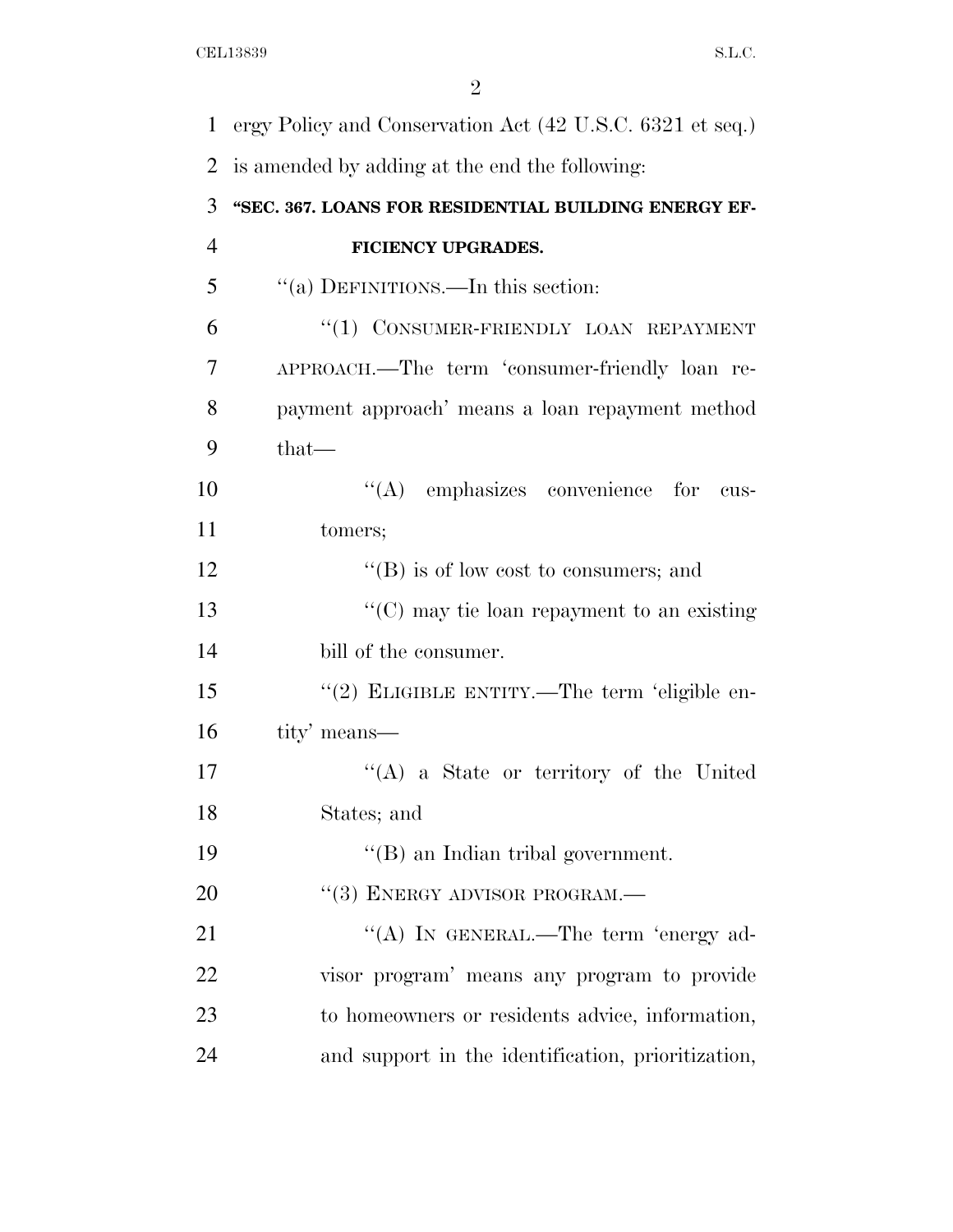| $\mathbf{1}$   | and implementation of energy efficiency and en-      |
|----------------|------------------------------------------------------|
| $\overline{2}$ | ergy savings measures.                               |
| 3              | "(B) INCLUSIONS.—The term 'energy ad-                |
| $\overline{4}$ | visor program' includes a program that pro-          |
| 5              | vides-                                               |
| 6              | "(i) interpretation of energy audit re-              |
| $\overline{7}$ | ports;                                               |
| 8              | "(ii) assistance in the prioritization of            |
| 9              | improvements;                                        |
| 10             | "(iii) assistance in finding qualified               |
| 11             | contractors;                                         |
| 12             | "(iv) assistance in contractor bid re-               |
| 13             | views;                                               |
| 14             | "(v) education on energy conservation,               |
| 15             | renewable energy, and energy efficiency;             |
| 16             | "(vi) explanations of available incen-               |
| 17             | tives and tax credits;                               |
| 18             | "(vii) assistance in completion of re-               |
| 19             | bate and incentive paperwork; and                    |
| 20             | "(viii) any other similar type of sup-               |
| 21             | port.                                                |
| 22             | "(4) ENERGY EFFICIENCY.—The term 'energy             |
| 23             | efficiency' means a reduction in energy use, includ- |
| 24             | ing thermal energy for heating.                      |
| 25             | $``(5)$ ENERGY EFFICIENCY UPGRADE.—                  |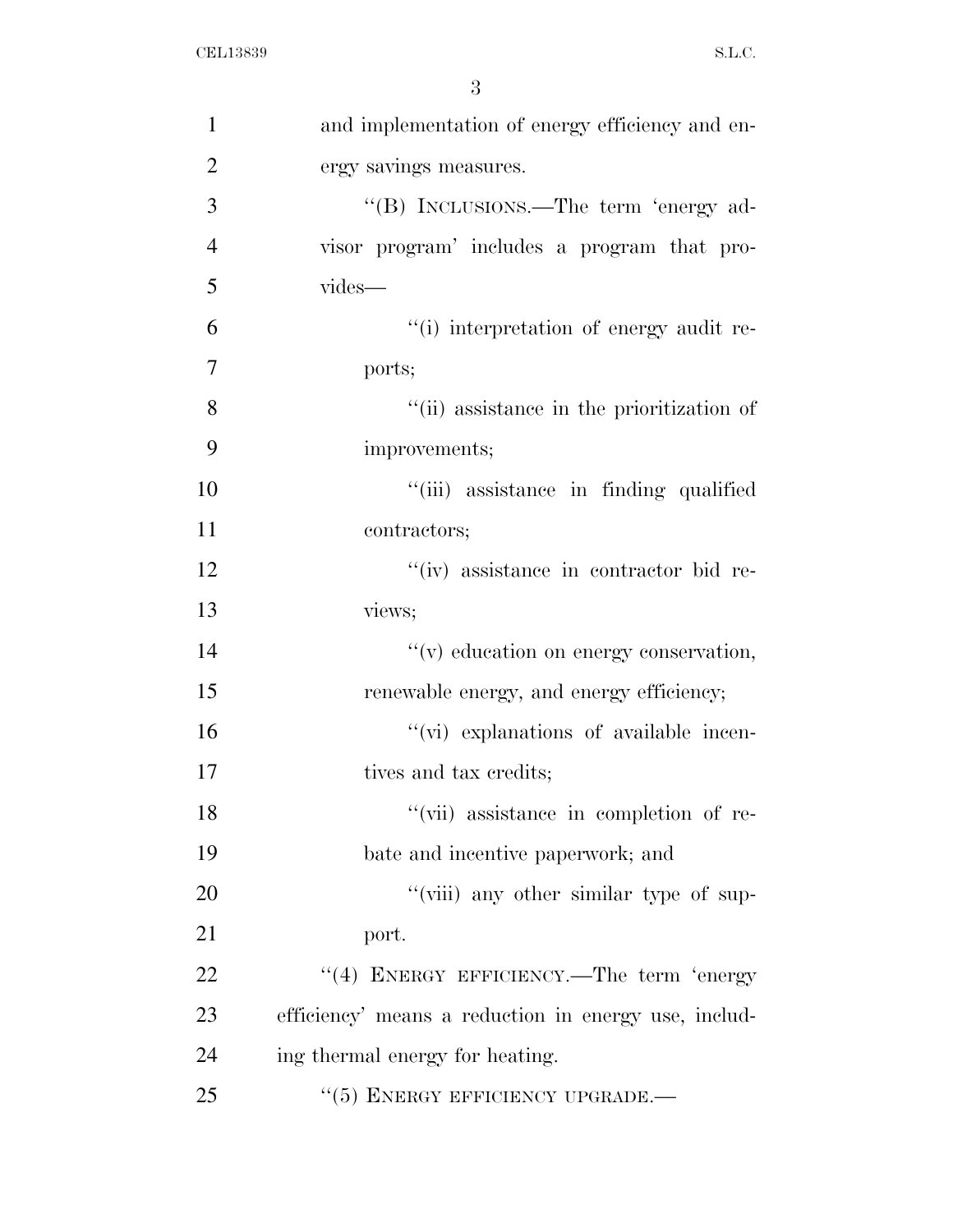| $\mathbf{1}$   | "(A) IN GENERAL.—The term 'energy effi-                |
|----------------|--------------------------------------------------------|
| $\overline{2}$ | ciency upgrade' means any project or activity          |
| 3              | carried out on a residential building to increase      |
| $\overline{4}$ | energy efficiency.                                     |
| 5              | "(B) INCLUSIONS.—The term 'energy effi-                |
| 6              | ciency upgrade' includes the installation or im-       |
| 7              | provement of renewable energy for heating or           |
| 8              | electricity generation serving a residential build-    |
| 9              | ing carried out in conjunction with an energy          |
| 10             | efficiency project or activity.                        |
| 11             | $``(6)$ RESIDENTIAL BUILDING.—                         |
| 12             | "(A) IN GENERAL.—The term 'residential                 |
| 13             | building' means a building used for residential        |
| 14             | purposes.                                              |
| 15             | "(B) INCLUSIONS.—The term 'residential                 |
| 16             | building' includes—                                    |
| 17             | "(i) a single-family residence;                        |
| 18             | "(ii) a multifamily residence composed                 |
| 19             | not more than 4 units; and                             |
| 20             | "(iii) a mixed-use building that in-                   |
| 21             | cludes not more than 4 residential units.              |
| 22             | "(b) ESTABLISHMENT OF PROGRAM.—                        |
| 23             | "(1) IN GENERAL.—The Secretary shall estab-            |
| 24             | lish a program under this part under which the Sec-    |
| 25             | retary shall make available to eligible entities loans |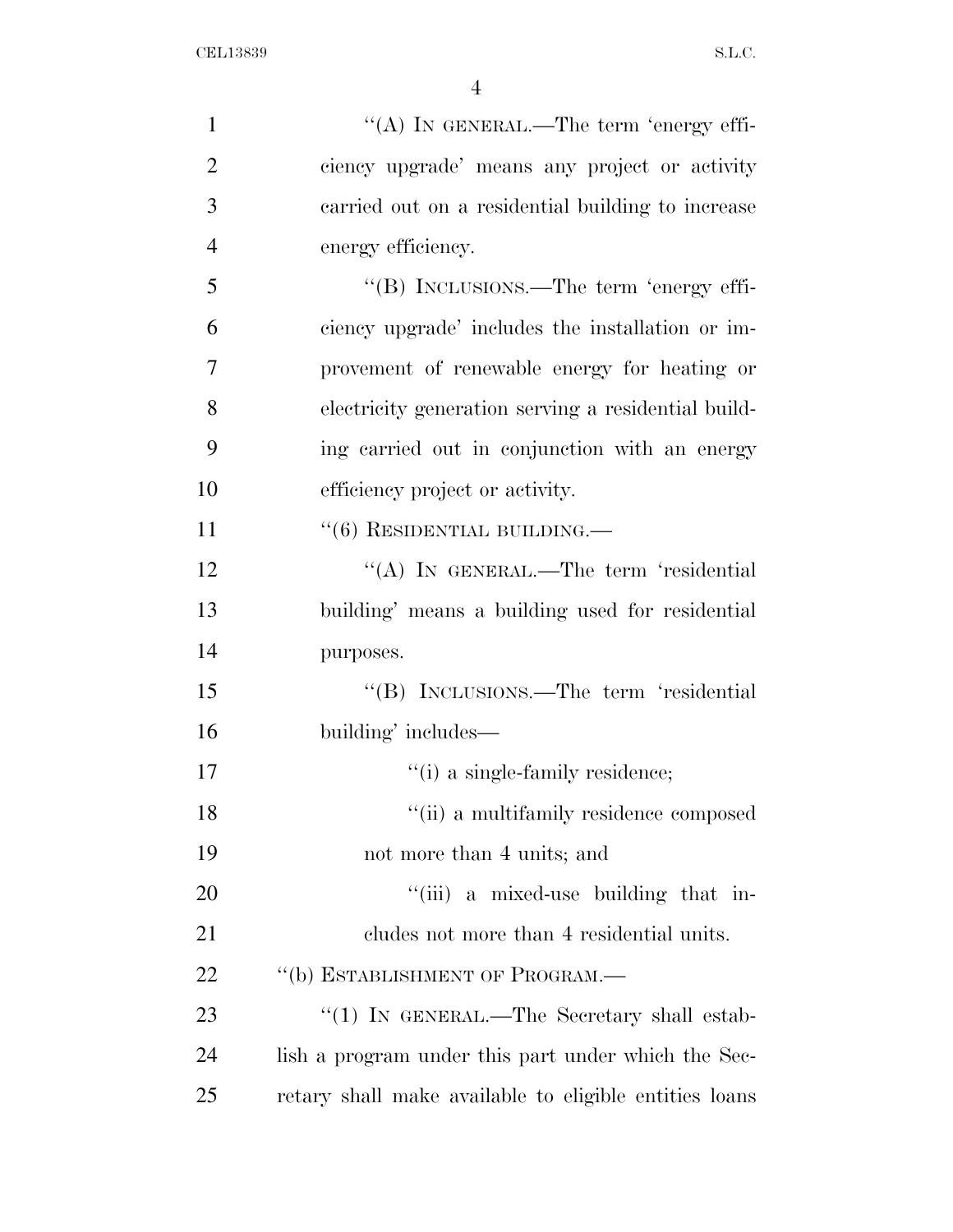| $\mathbf{1}$   | for the purpose of establishing or expanding pro-       |
|----------------|---------------------------------------------------------|
| $\overline{2}$ | grams that provide to residential property owners or    |
| 3              | tenants financing for energy efficiency upgrades of     |
| $\overline{4}$ | residential buildings.                                  |
| 5              | "(2) NO REQUIREMENT TO PARTICIPATE.- $No$               |
| 6              | eligible entity shall be required to participate in any |
| $\overline{7}$ | manner in the program established under paragraph       |
| 8              | (1).                                                    |
| 9              | $``(e)$ APPLICATIONS.—                                  |
| 10             | "(1) IN GENERAL.—To be eligible to receive a            |
| 11             | loan under this section, an eligible entity shall sub-  |
| 12             | mit to the Secretary an application at such time, in    |
| 13             | such manner, and containing such information as         |
| 14             | the Secretary may require.                              |
| 15             | "(2) SELECTION.—In selecting eligible entities          |
| 16             | to receive loans under this section, the Secretary      |
| 17             | shall—                                                  |
| 18             | $\lq\lq$ to the maximum extent practicable,             |
| 19             | ensure-                                                 |
| 20             | "(i) that both innovative and estab-                    |
| 21             | lished approaches to the challenges of fi-              |
| 22             | nancing energy efficiency upgrades are                  |
| 23             | supported;                                              |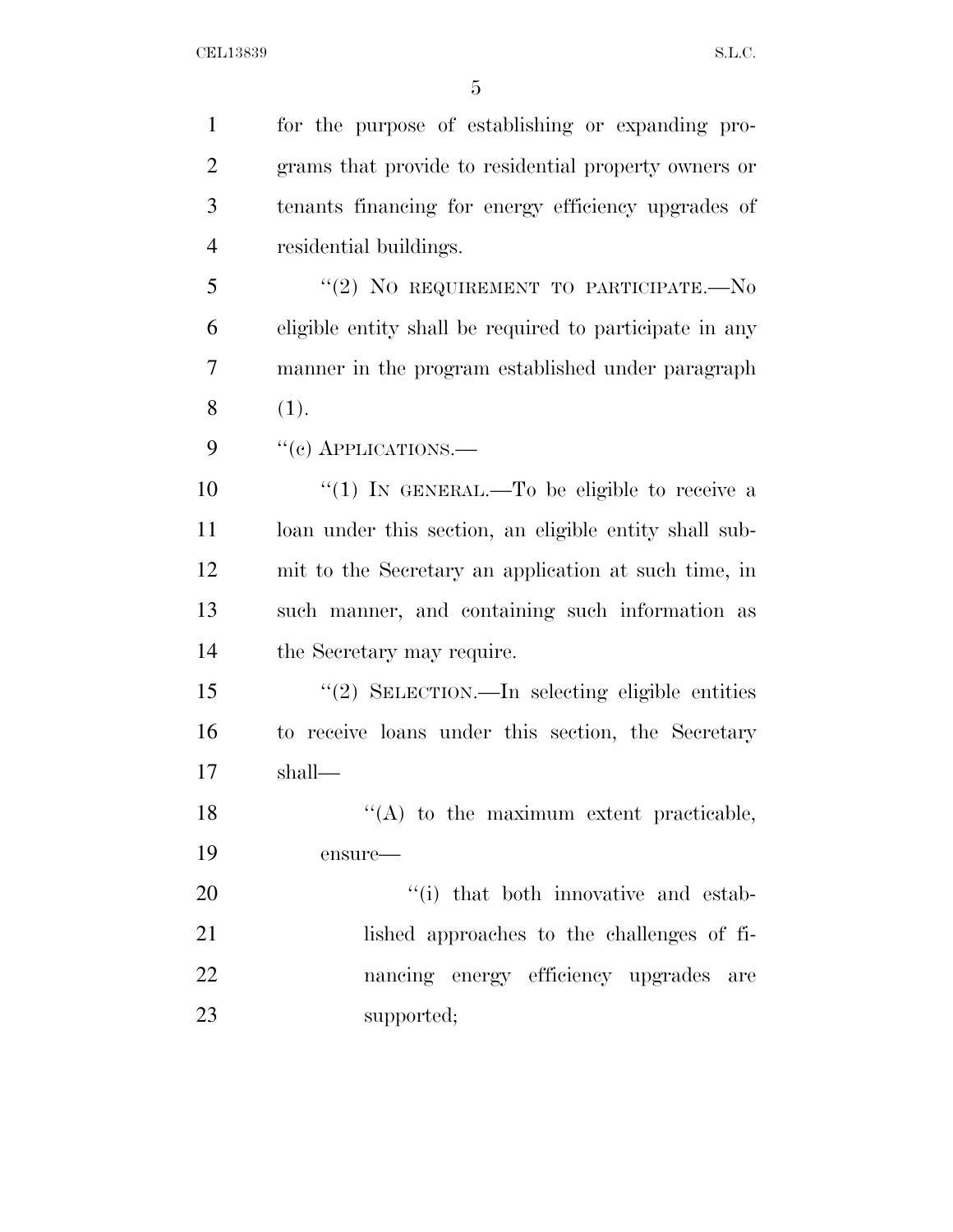| $\mathbf{1}$   | "(ii) regional diversity among recipi-        |
|----------------|-----------------------------------------------|
| $\overline{2}$ | ents, including participation by rural        |
| 3              | States and small States; and                  |
| $\overline{4}$ | "(iii) significant participation by low-      |
| 5              | and medium-income families;                   |
| 6              | "(B) evaluate applications based primarily    |
| 7              | $on$ —                                        |
| 8              | "(i) the projected reduction in energy        |
| 9              | use;                                          |
| 10             | "(ii) the extent to which Federal             |
| 11             | funds are used to leverage additional fund-   |
| 12             | ing from State, local, philanthropic, private |
| 13             | sector, and other sources;                    |
| 14             | "(iii) the creditworthiness of the eligi-     |
| 15             | ble entity; and                               |
| 16             | "(iv) the incorporation of measures,          |
| 17             | such as on-bill repayment, for making the     |
| 18             | loan repayment system for recipients of fi-   |
| 19             | nancing as consumer-friendly as prac-         |
| 20             | ticable; and                                  |
| 21             | "(C) evaluate applications based second-      |
| 22             | arily on-                                     |
| 23             | "(i) the extent to which the proposed         |
| 24             | financing program of the eligible entity in-  |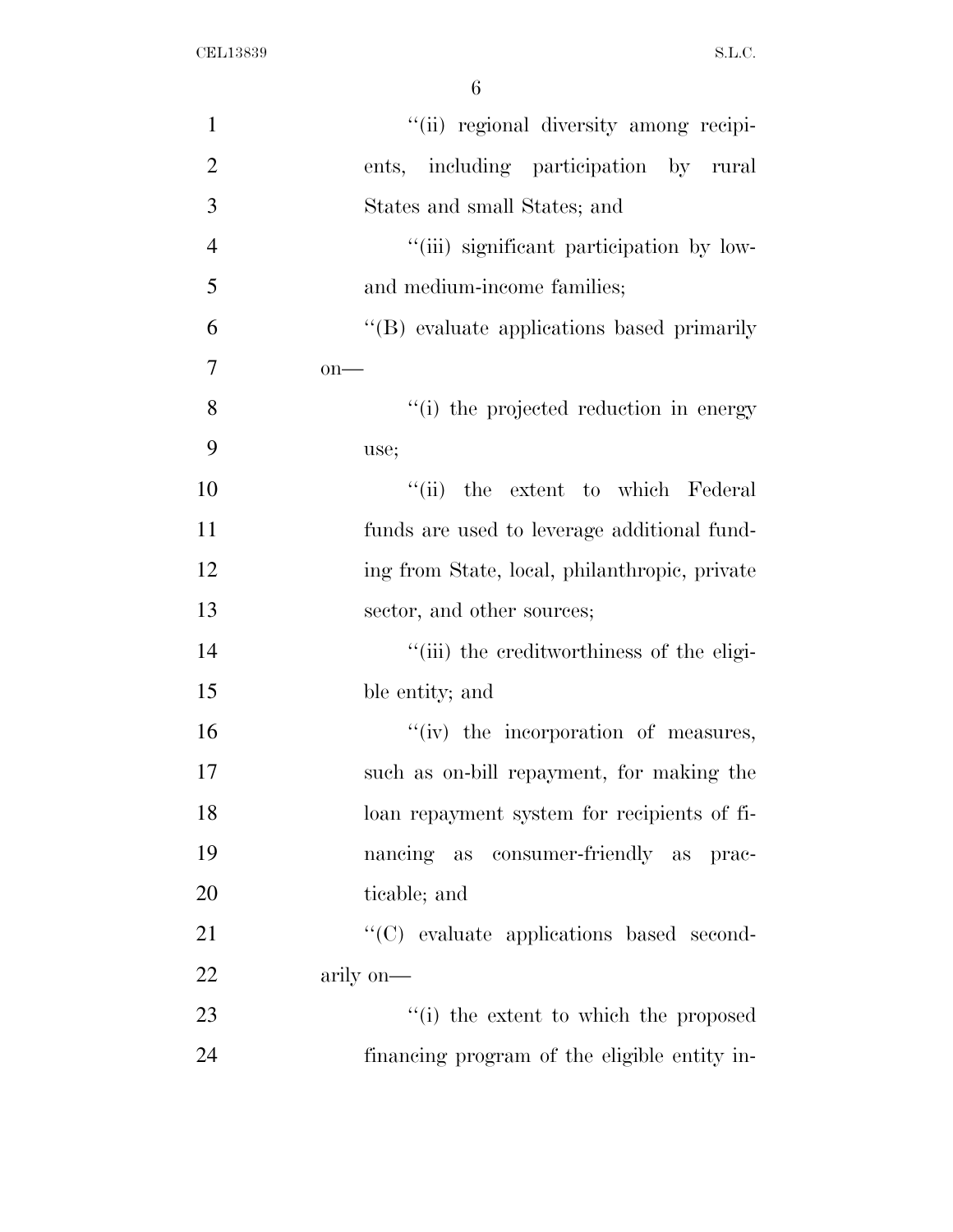| $\mathbf{1}$   | corporates best practices for such a pro-    |
|----------------|----------------------------------------------|
| $\overline{2}$ | gram, as determined by the Secretary;        |
| 3              | "(ii) whether the eligible entity has        |
| $\overline{4}$ | created a plan for evaluating the effective- |
| 5              | ness of the proposed financing program;      |
| 6              | "(iii) the extent to which the proposed      |
| 7              | financing program incorporates energy ad-    |
| 8              | visor programs and support programs de-      |
| 9              | signed to increase the effectiveness of the  |
| 10             | program;                                     |
| 11             | "(iv) the projected quantity of renew-       |
| 12             | able energy to be generated, to the extent   |
| 13             | that renewable energy generation will be     |
| 14             | included;                                    |
| 15             | $f'(v)$ the extent to which the proposed     |
| 16             | financing program will be coordinated and    |
| 17             | marketed with other existing or planned      |
| 18             | energy efficiency programs administered      |
| 19             | $by-$                                        |
| 20             | $\lq\lq$ (I) utilities;                      |
| 21             | "(II) State, tribal, territorial, or         |
| 22             | local governments; or                        |
| 23             | "(III) community development fi-             |
| 24             | nancial institutions; and                    |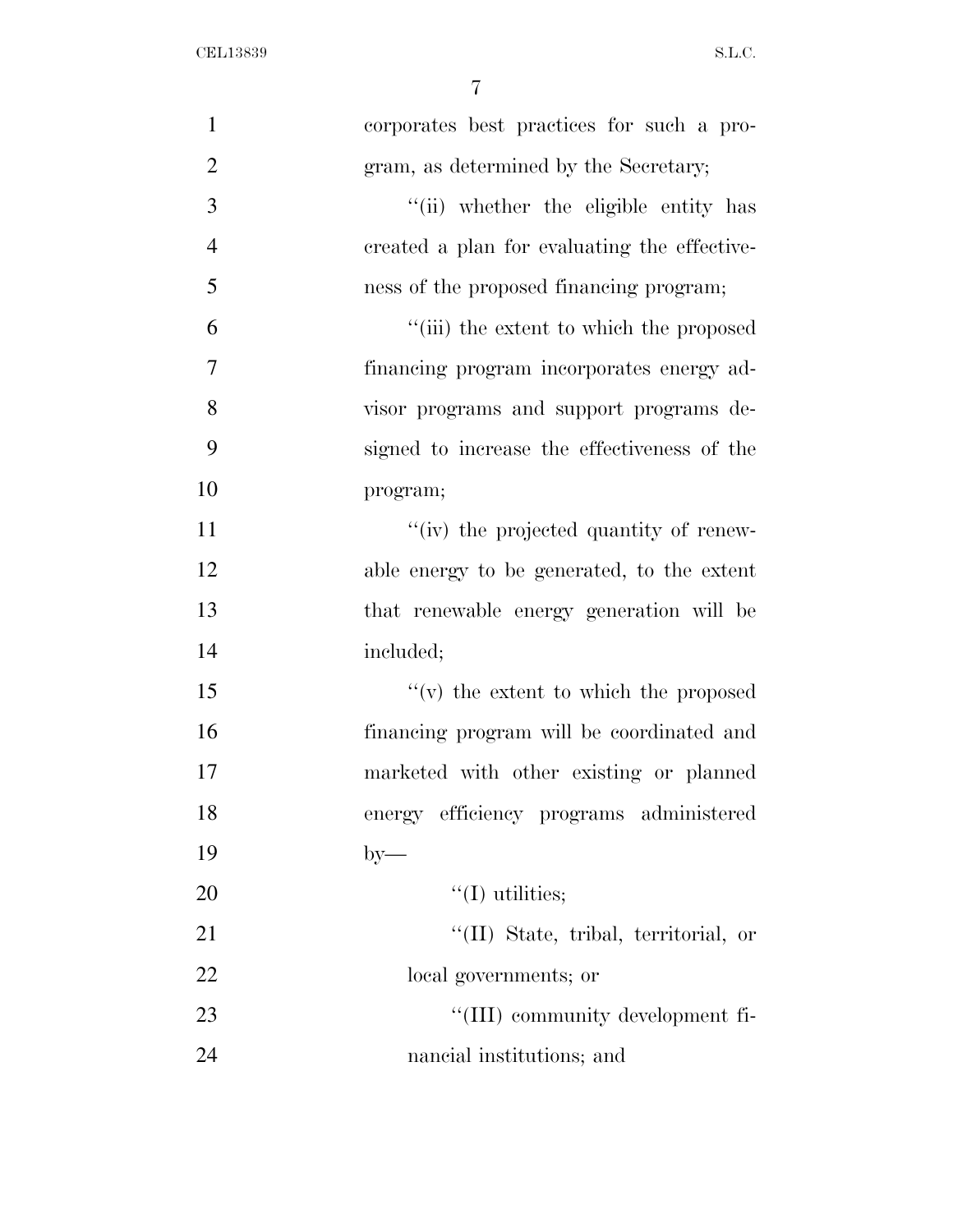| $\mathbf{1}$   | $``$ (vi) such other factors as the Sec-                |
|----------------|---------------------------------------------------------|
| $\overline{2}$ | retary determines to be appropriate.                    |
| 3              | $\lq\lq$ (d) TERM; INTEREST.—                           |
| $\overline{4}$ | "(1) IN GENERAL.—The Secretary shall estab-             |
| 5              | lish terms and interest rates for loans provided to el- |
| 6              | igible entities under this section in a manner that—    |
| 7              | "(A) provides for a high degree of cost re-             |
| 8              | covery; and                                             |
| 9              | $\lq\lq$ ensures that the loans are competitive         |
| 10             | with, or superior to, other forms of financing          |
| 11             | for similar purposes.                                   |
| 12             | PERFORMANCE INCENTIVE.-The<br>(2)<br>$\rm Sec-$         |
| 13             | retary shall establish a performance incentive pro-     |
| 14             | viding a repayment discount for eligible entities in    |
| 15             | an amount equal to not more than the value of the       |
| 16             | interest accrued on the loan provided to the applica-   |
| 17             | ble eligible entity under this section, based on per-   |
| 18             | formance as evaluated in accordance with the factors    |
| 19             | described in subparagraphs $(B)$ and $(C)$ of sub-      |
| 20             | section $(c)(2)$ .                                      |
| 21             | "(e) USE OF FUNDS.—                                     |
| 22             | "(1) IN GENERAL.—An eligible entity shall use           |
| 23             | a loan provided under this section to establish or ex-  |
| 24             | pand a financing program—                               |
|                |                                                         |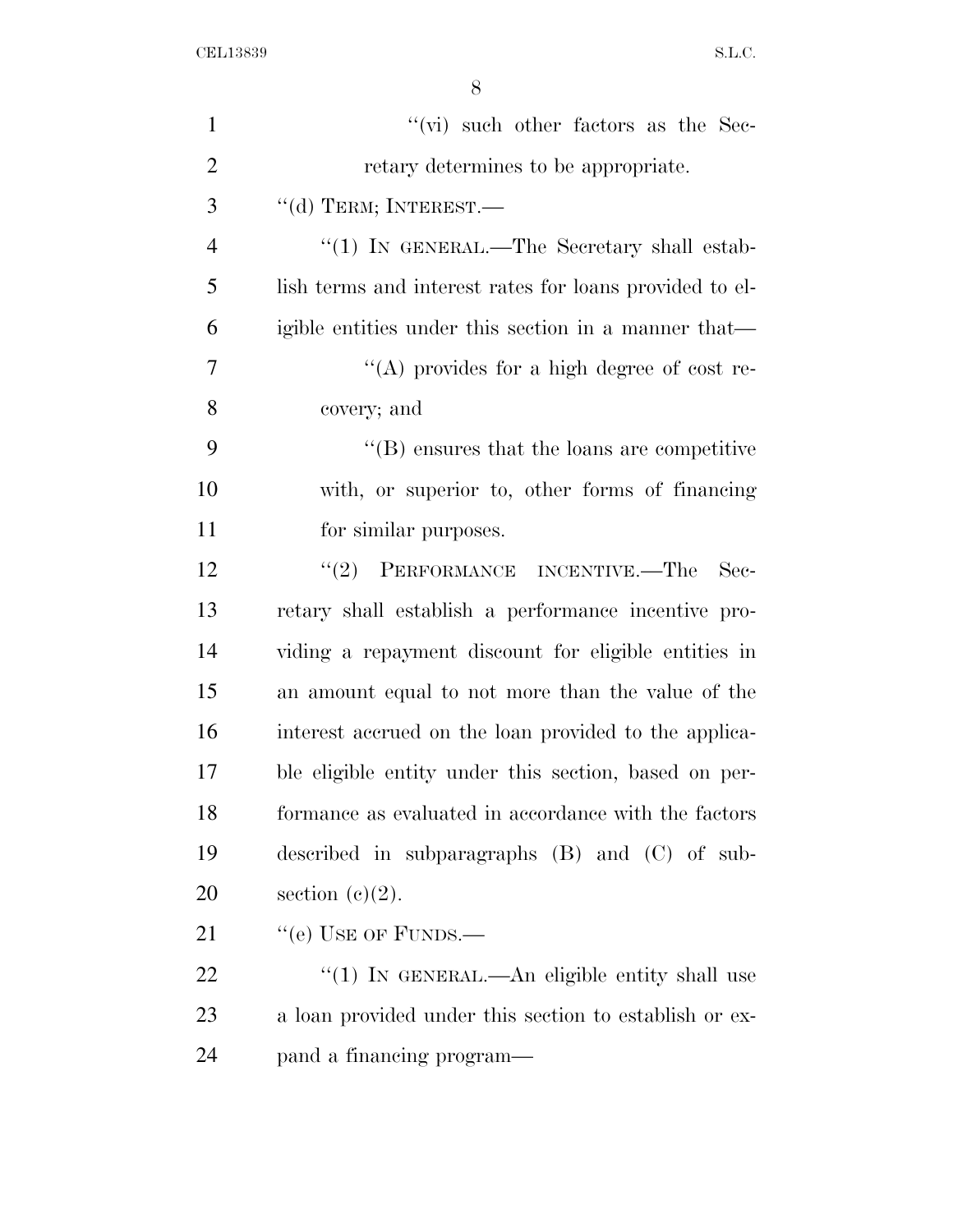| $\mathbf{1}$   | $\lq\lq$ the purpose of which is to enable resi-      |
|----------------|-------------------------------------------------------|
| $\overline{2}$ | dential building owners or tenants to conduct         |
| 3              | energy efficiency upgrades of residential build-      |
| $\overline{4}$ | ings;                                                 |
| 5              | "(B) that may not require any initial cap-            |
| 6              | ital, excluding fees; and                             |
| $\overline{7}$ | $\cdot$ (C) that incorporates a consumer-friendly     |
| 8              | loan repayment approach.                              |
| 9              | "(2) STRUCTURE OF FINANCING PROGRAM.-                 |
| 10             | The financing program of an eligible entity may—      |
| 11             | $\lq\lq$ consist—                                     |
| 12             | "(i) primarily or entirely of a financ-               |
| 13             | ing program administered by-                          |
| 14             | $\lq\lq$ the applicable State; or                     |
| 15             | $\lq\lq$ (II) a local government, utility,            |
| 16             | or other entity; or                                   |
| 17             | "(ii) of a combination of programs de-                |
| 18             | scribed in clause (i); and                            |
| 19             | "(B) rely on financing provided by—                   |
| 20             | "(i) the eligible entity; or                          |
| 21             | "(ii) a third party, acting through the               |
| 22             | eligible entity.                                      |
| 23             | "(3) FORM OF ASSISTANCE.- Assistance pro-             |
| 24             | vided by an eligible entity under this subsection may |
| 25             | be in the form of—                                    |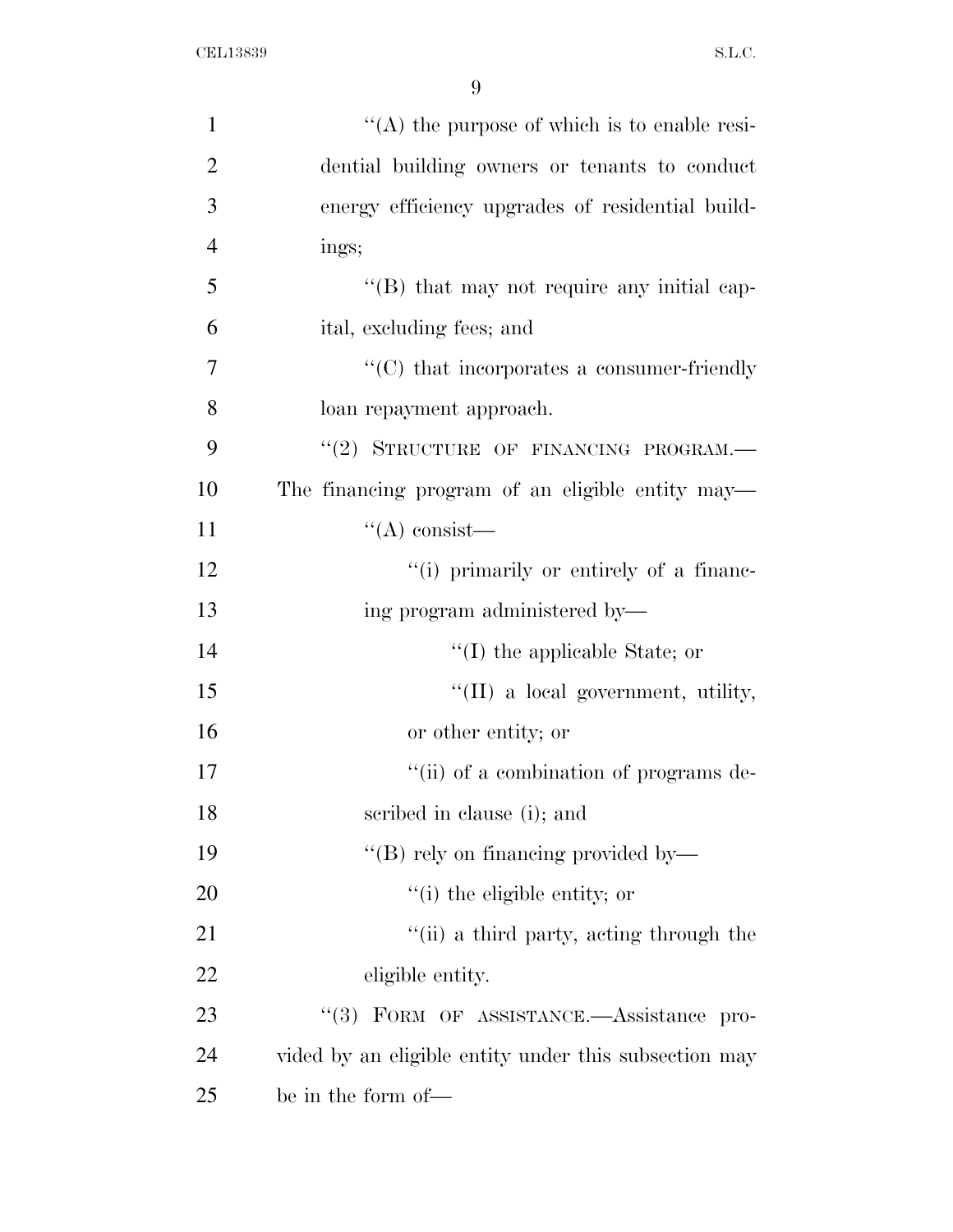| $\mathbf{1}$   | $\lq\lq$ (A) a revolving loan fund;                       |
|----------------|-----------------------------------------------------------|
| $\overline{2}$ | "(B) a credit enhancement structure de-                   |
| 3              | signed to mitigate the effects of default; or             |
| $\overline{4}$ | $\lq\lq$ (C) a program that—                              |
| 5              | "(i) adopts any other approach for                        |
| 6              | providing financing for energy efficiency                 |
| 7              | upgrades producing significant energy effi-               |
| 8              | ciency gains;                                             |
| 9              | "(ii) produces a high-leverage ratio of                   |
| 10             | non-Federal funds; and                                    |
| 11             | "(iii) incorporates measures for mak-                     |
| 12             | ing the loan repayment system for recipi-                 |
| 13             | ents of financing as consumer-friendly as                 |
| 14             | practicable."                                             |
| 15             | "(4) SCOPE OF ASSISTANCE.- Assistance pro-                |
| 16             | vided by an eligible entity under this subsection may     |
| 17             | be used to pay for costs associated with carrying out     |
| 18             | an energy efficiency upgrade, including materials         |
| 19             | and labor.                                                |
| 20             | "(f) REPAYMENT.—An eligible entity shall repay to         |
| 21             | the Secretary the amount of a loan provided under this    |
| 22             | section, together with—                                   |
| 23             | $\cdot\cdot\cdot(1)$ interest accrued on that amount; and |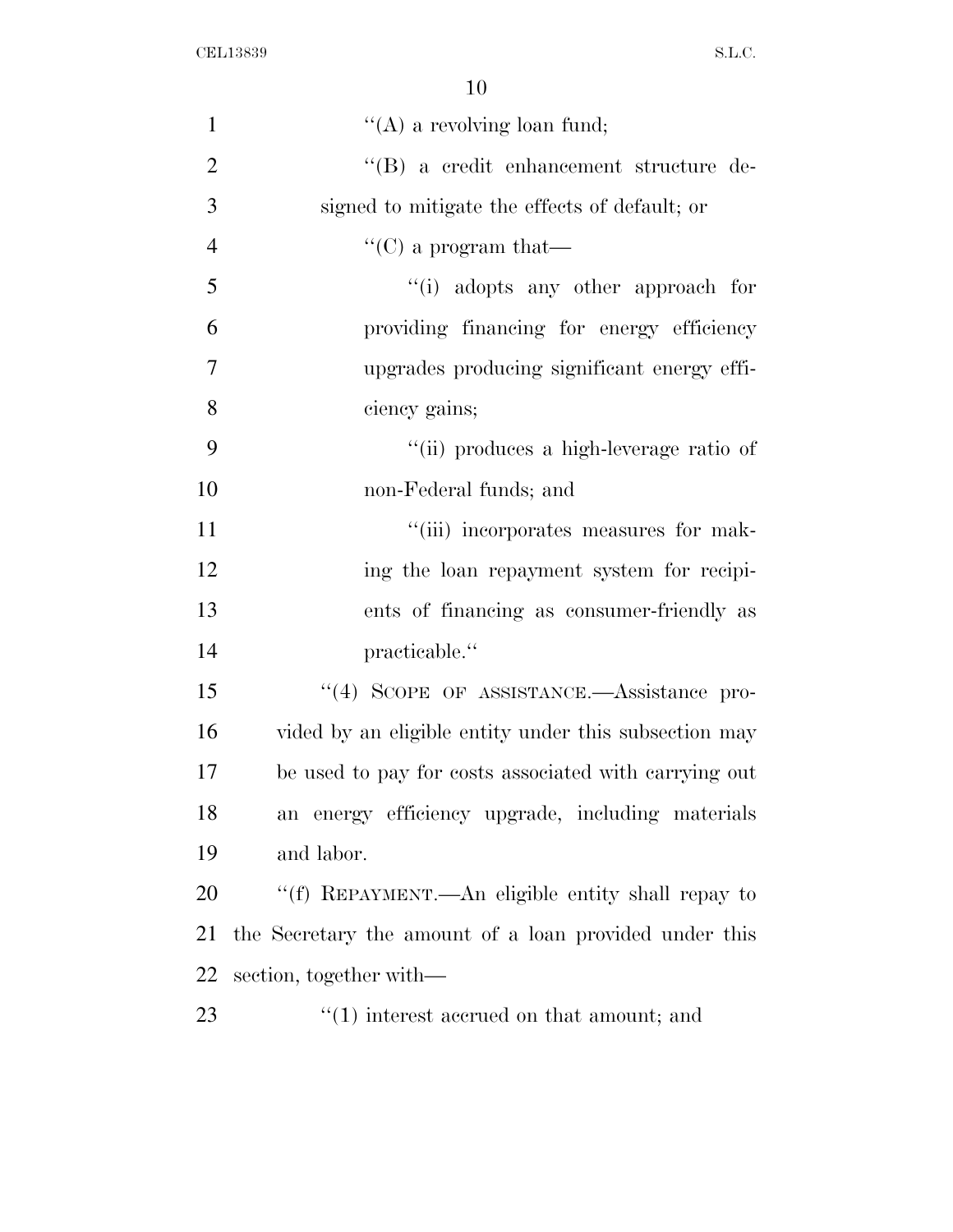$\frac{1}{2}$  such fees as the Secretary determines to be necessary to recover any portion of the costs of the program under this section. "(g) REPORTS.—

"(1) ELIGIBLE ENTITIES.—

 $"$ (A) IN GENERAL.—Not later than 2 years after the date of receipt of the loan, and annu- ally thereafter for the term of the loan, an eligi- ble entity that receives a loan under this section shall submit to the Secretary a report describ- ing the performance of each program and activ- ity carried out using the loan, including anonymized loan performance data.

 ''(B) REQUIREMENTS.—The Secretary, in consultation with eligible entities and other stakeholders (such as lending institutions and the real estate industry), shall establish such re- quirements for the reports under this para- graph as the Secretary determines to be appro-priate—

 $\frac{1}{2}$  to ensure that the reports are clear, consistent, and straightforward; and 23 ''(ii) taking into account the reporting requirements for similar programs in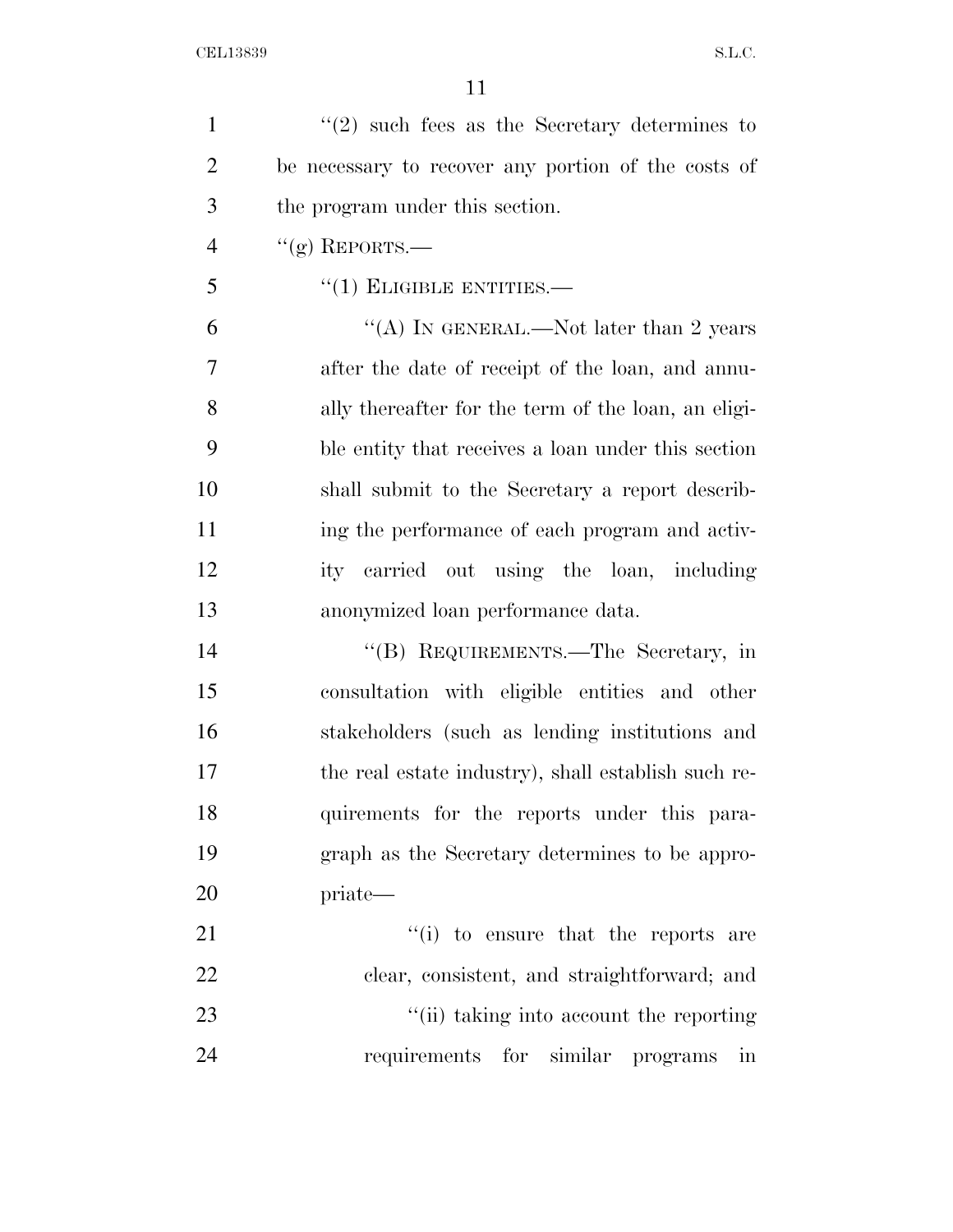| $\mathbf{1}$   | which the eligible entities are participating,                    |
|----------------|-------------------------------------------------------------------|
| $\overline{2}$ | if any.                                                           |
| 3              | "(2) SECRETARY.—The Secretary shall submit                        |
| $\overline{4}$ | to Congress and make available to the public—                     |
| 5              | $\lq\lq$ not less frequently than once each                       |
| 6              | year, a report describing the performance of the                  |
| 7              | program under this section, including a syn-                      |
| 8              | thesis and analysis of the information provided                   |
| 9              | in the reports submitted to the Secretary under                   |
| 10             | paragraph $(1)(A)$ ; and                                          |
| 11             | $\lq\lq (B)$ on termination of the program under                  |
| 12             | this section, an assessment of the success of,                    |
| 13             | and education provided by, the measures car-                      |
| 14             | ried out by eligible entities during the term of                  |
| 15             | the program.                                                      |
| 16             | "(h) MAXIMUM AMOUNT.—The Secretary may pro-                       |
| 17             | vide to eligible entities a total of not more than                |
| 18             | $\text{$2,000,000,000}$ in loans under this section for the costs |
| 19             | of activities described in subsection (e).".                      |
| 20             | (b) REORGANIZATION.—                                              |
| 21             | $(1)$ IN GENERAL.—Part D of title III of the                      |
| 22             | Energy Policy and Conservation Act (42 U.S.C.                     |
| 23             | $6321$ et seq.) is amended—                                       |
| 24             | $(A)$ by redesignating sections 362, 363,                         |
| 25             | 364, 365, and 366 as sections 364, 365, 366,                      |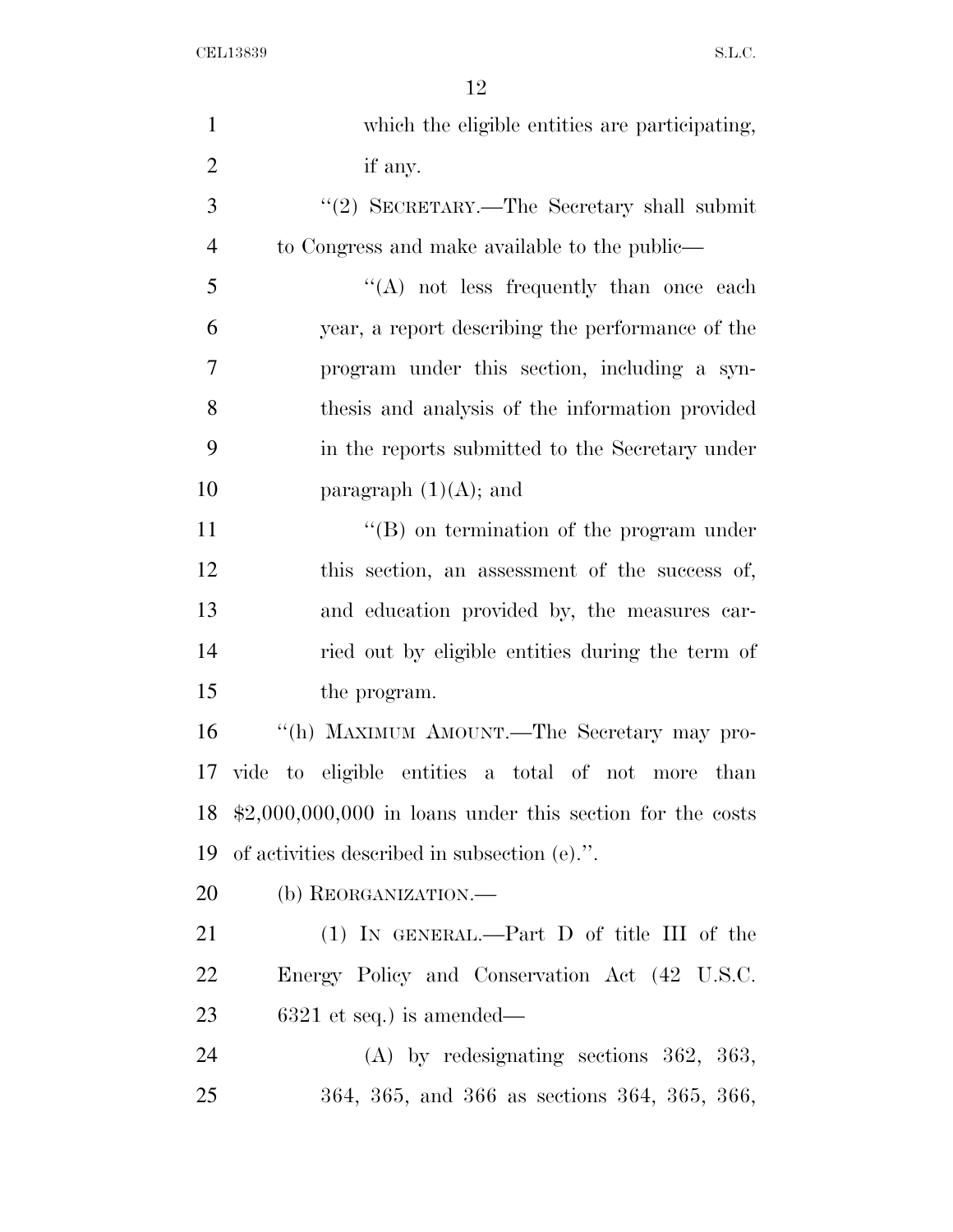| $\mathbf{1}$   | 363, and 362, respectively, and moving the sec- |
|----------------|-------------------------------------------------|
| $\overline{2}$ | tions so as to appear in numerical order;       |
| 3              | $(B)$ in section 362 (as so redesignated)—      |
| $\overline{4}$ | (i) in paragraph $(3)(B)(i)$ , by striking      |
| 5              | "section 367, and" and inserting "section"      |
| 6              | 367 (as in effect on the day before the         |
| 7              | date of enactment of the State Energy Ef-       |
| 8              | ficiency Programs Improvement Act of            |
| 9              | 1990 (42 U.S.C. 6201 note; Public Law           |
| 10             | $101-440$ ); and"; and                          |
| 11             | (ii) in each of paragraphs $(4)$ and $(6)$ ,    |
| 12             | by striking "section $365(e)(1)$ " each place   |
| 13             | appears and inserting "section"<br>it           |
| 14             | $363(e)(1)$ ";                                  |
| 15             | $(C)$ in section 363 (as so redesignated)—      |
| 16             | (i) in subsection (b), by striking "the         |
| 17             | provisions of sections 362 and 364 and          |
| 18             | subsection (a) of section $363"$ and insert-    |
| 19             | ing "sections 364, 365(a), and 366"; and        |
| 20             | (ii) in subsection (g)(1)(A), in the sec-       |
| 21             | ond sentence, by striking "section 362"         |
| <u>22</u>      | and inserting "section 364"; and                |
| 23             | (D) in section $365$ (as so redesignated)—      |
| 24             | $(i)$ in subsection $(a)$ —                     |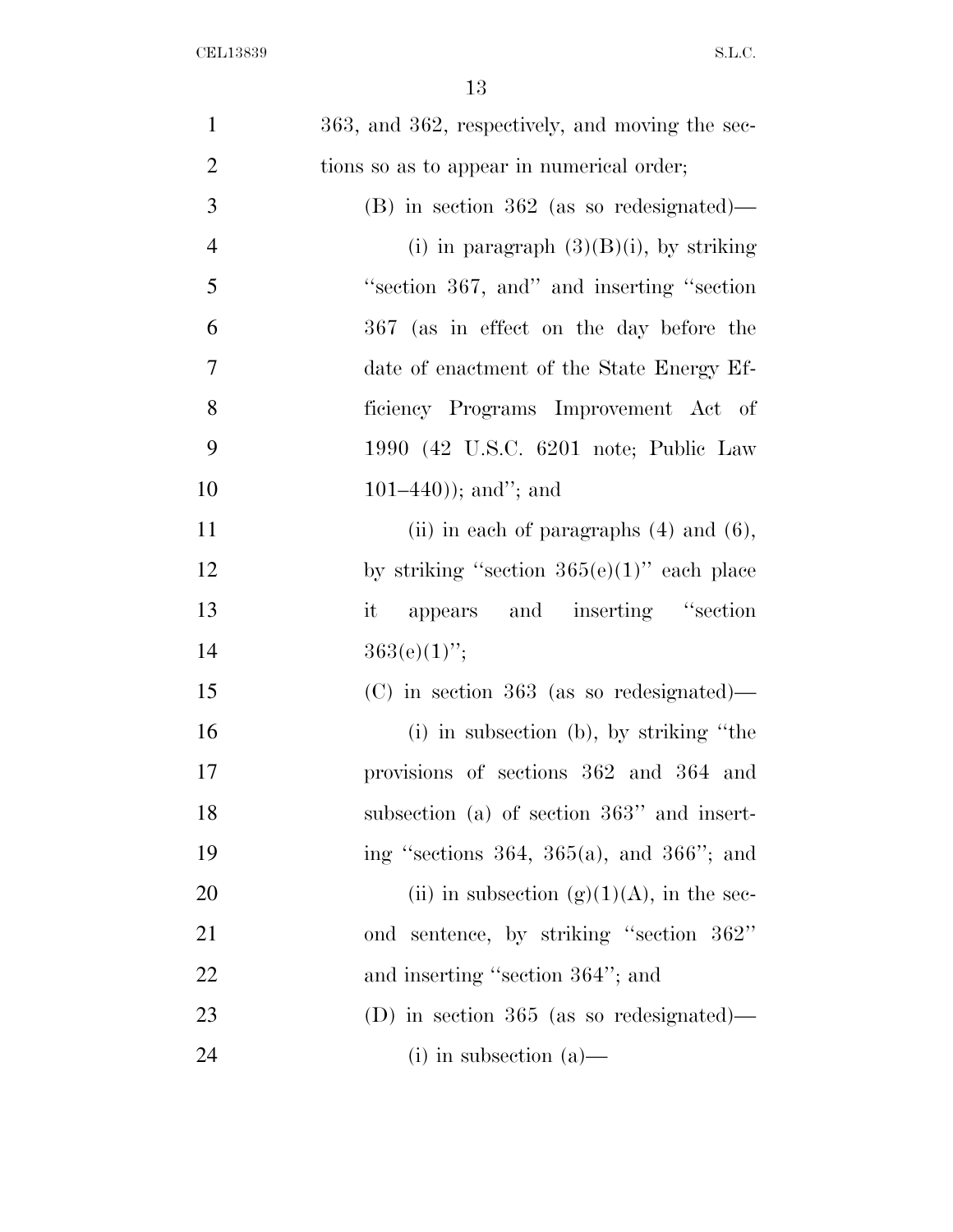| $\mathbf{1}$   | $(I)$ in paragraph $(1)$ , by striking                |
|----------------|-------------------------------------------------------|
| $\overline{2}$ | "section 362," and inserting "section"                |
| 3              | $364;$ "; and                                         |
| $\overline{4}$ | $(II)$ in paragraph $(2)$ , by striking               |
| 5              | "section $362(b)$ or (e)" and inserting               |
| 6              | "subsection (b) or (e) of section $364$ ";            |
| $\overline{7}$ | and                                                   |
| 8              | (ii) in subsection (b)(2), in the matter              |
| 9              | preceding subparagraph $(A)$ , by striking            |
| 10             | "section 362(b) or (e)" and inserting "sub-           |
| 11             | section (b) or (e) of section $364$ ".                |
| 12             | (2) CONFORMING AMENDMENTS.-Section 391                |
| 13             | of the Energy Policy and Conservation Act (42         |
| 14             | U.S.C. $6371$ ) is amended—                           |
| 15             | (A) in paragraph $(2)(M)$ , by striking "sec-         |
| 16             | tion $365(e)(2)$ " and inserting "section             |
| 17             | $363(e)(2)$ "; and                                    |
| 18             | $(B)$ in paragraph $(10)$ , by striking "section"     |
| 19             | 362 of this Act" and inserting "section 364".         |
| 20             | (3) CLERICAL AMENDMENT.—The table of con-             |
| 21             | tents of the Energy Policy and Conservation Act (42   |
| 22             | U.S.C. $6201$ note; Public Law $94-163$ is amended    |
| 23             | by striking the items relating to part D of title III |
| 24             | and inserting the following:                          |
|                | "PART D-STATE ENERGY CONSERVATION PROGRAMS            |

''Sec. 361. Findings and purpose.